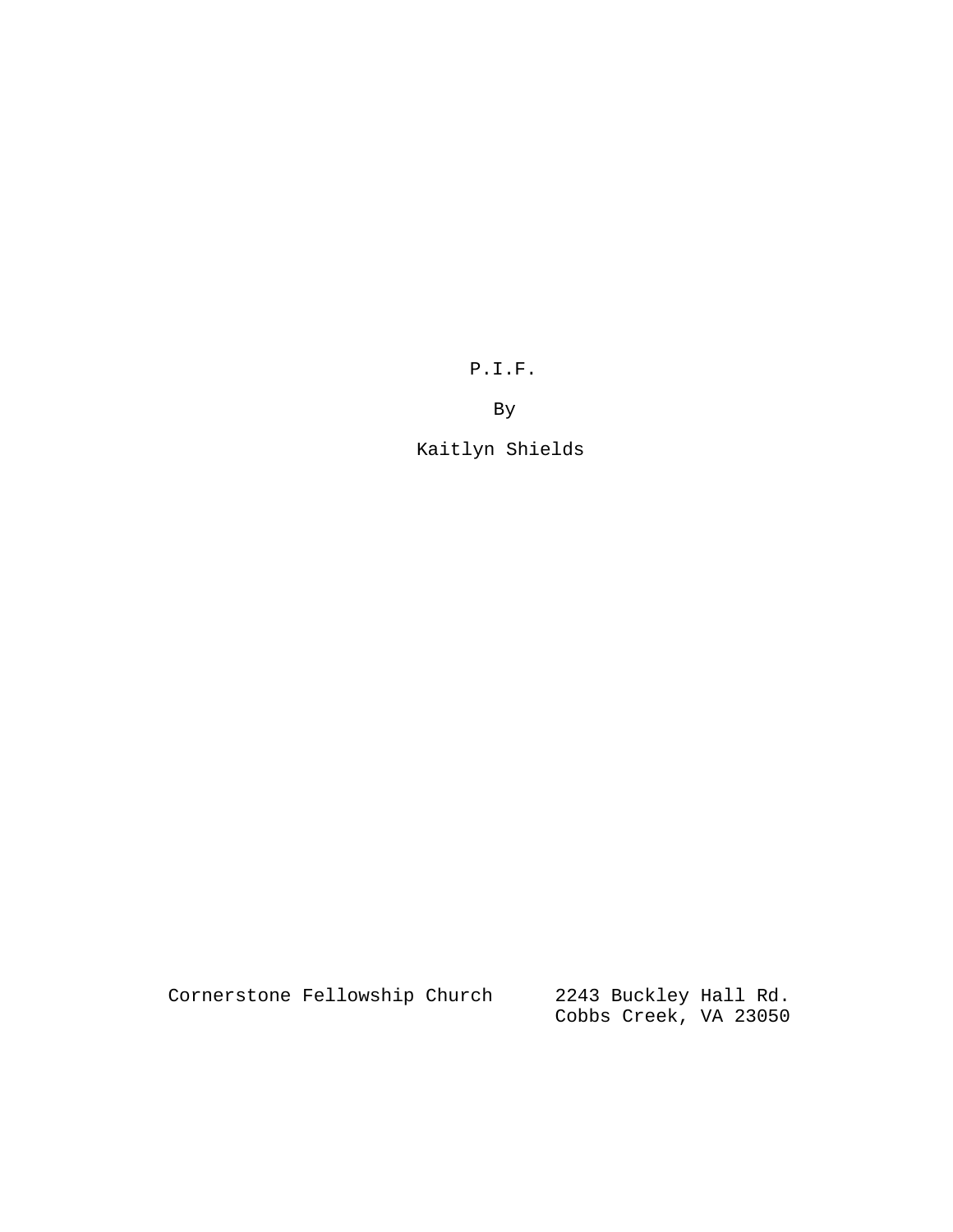FADE IN:

INT. OFFICE HALLWAY - DAY

Slow fade into the office hallway printer printing papers. Wylie stands by the printer waiting for his documents to print.

KEYBOARD TYPING SOUNDS

INT. PAM'S OFFICE - DAY

Pam types on the computer while staring at her computer.

TELEPHONE RINGS

INT. CHEYENNE'S OFFICE - DAY

Cheyenne answers the phone.

CHEYENNE

Cornerstone Fellowship Church, this is Cheyenne speaking. How can I help you today? (pauses) Yes, I can forward you to her. Yes, you're welcome. Have a great day...

INT. HEATHER'S OFFICE - DAY

Heather sits at her desk and Wanda stands next to her. Together, they look at Heather's computer and discuss a work assignment.

## HEATHER

So I'll just save this document on the server under this folder so that way I can refer back to it later on.

WANDA

Oh, ok great, and I'll still have access to it right?

HEATHER

Correct. You'll still have access to it. I made sure to keep it open to everyone.

WANDA Ok, perfect.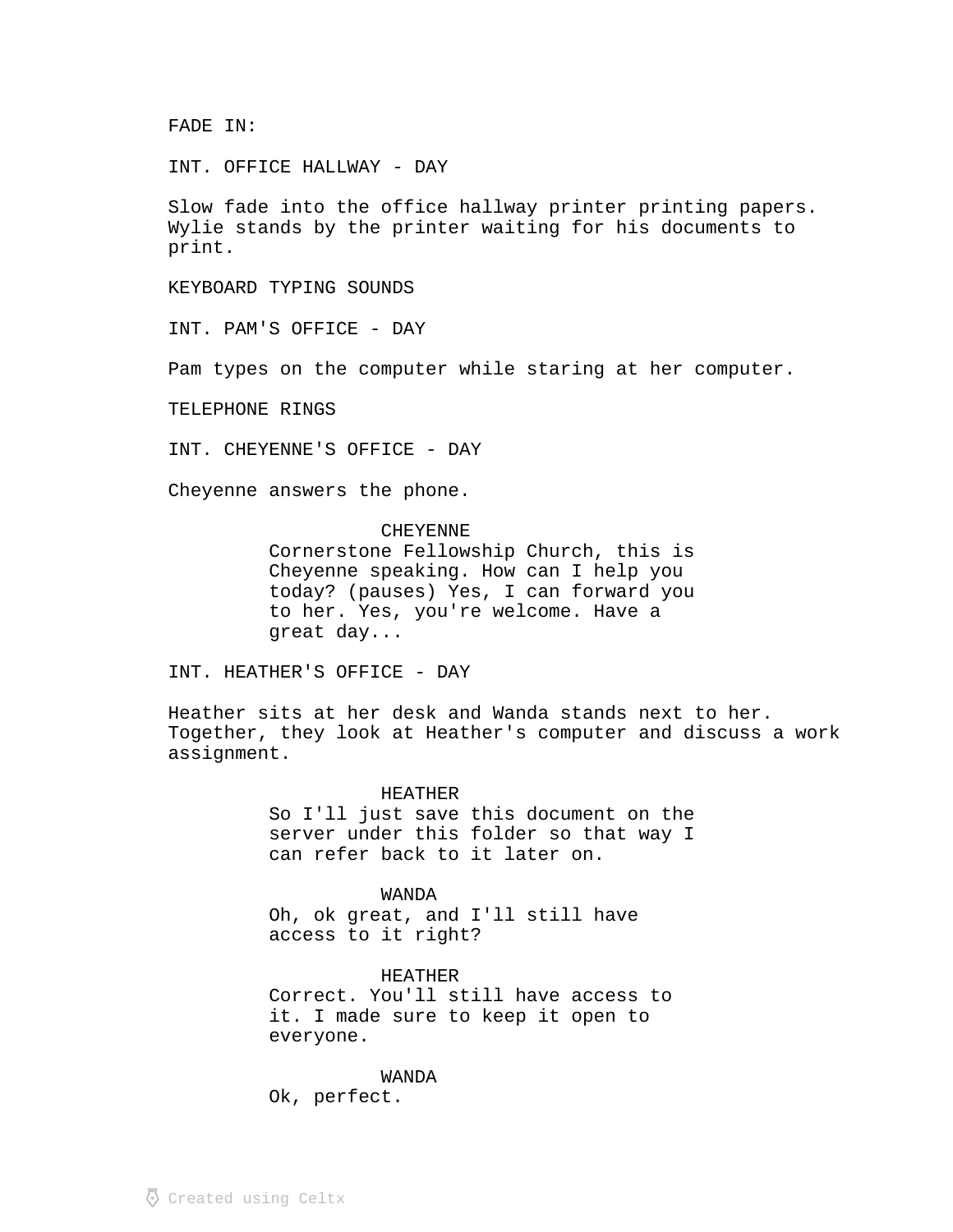INT. PASTOR DOUG'S OFFICE - DAY

Pastor Doug is asleep with his feet up on his desk.

INT. OFFICE HALLWAY - DAY

Wylie continues to stand by the printer printing. Then Wylie turns his head and sees Pastor Chris coming up from the end of the hallway.

Pastor Chris walks up the hallway and knocks on the office doors.

> PASTOR CHRIS Come on out everybody! Out of your offices. I've got some exciting news.

Pastor Chris walks past Pastor Doug's office and doubles back and stops at his door and knocks.

> PASTOR CHRIS Pastor Doug?

INT. PASTOR DOUG'S OFFICE - DAY

PASTOR CHRIS Pastor Doug?

Pastor Doug groggily wakes up, wipes his face, and looks stunned over at Pastor Chris.

Pastor Chris smiles through the glass.

PASTOR CHRIS

Come on out.

Pastor Chris continues to walk down the hallway and knock on doors.

> PASTOR CHRIS I have a very special announcement to share with you all.

Pastor Chris gets to the end of the hallway, stops by Pastor Debbie's office, stares, and points at the camera.

The rest of the staff comes out of their offices and stands by their doors.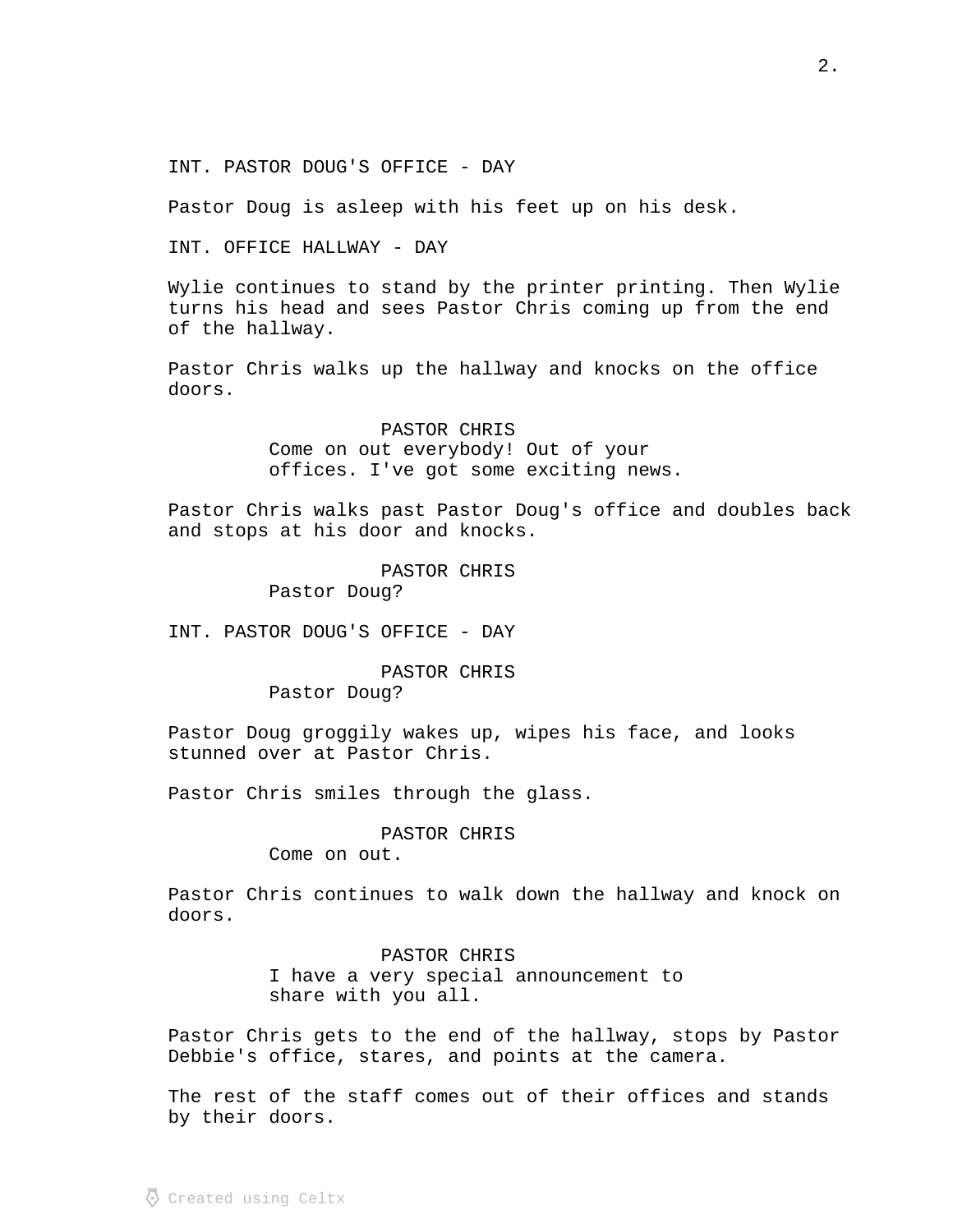PASTOR CHRIS And yes, that includes you too CFC family.

Pastor Debbie comes out of her office and takes his hand. They smile at each other as they walk past the camera to the door.

As they head to the door, Pastor Chris looks over at Wylie by the printers and taps him on the shoulder.

> PASTOR CHRIS C'mon Wylie.

Wylie looks confused and motionless at Heather while holding pieces of paper from the printer.

Heather looks back at him and shrugs and then over at Wanda. Wanda shrugs.

Pam looks over at Pastor Doug and grins. Pastor Doug looks confused and does the cuckoo sign back at Pam.

They all head over to the door.

EXT. OUTSIDE CHURCH - DAY

Everyone walks outside and huddles together and stands opposite from the pastors.

Pastor Doug seeming flustered.

PASTOR DOUG Now, Pastor Chris can you tell us why you made us come all the way out here? I, for one, was in the middle of some very important business.

WYLIE Yeah, sure you were.

Pastor Doug eyes Wylie. Wylie smirks.

WANDA Pastor Chris, what's the lighter for?

PASTOR CHRIS Well, let me show you.